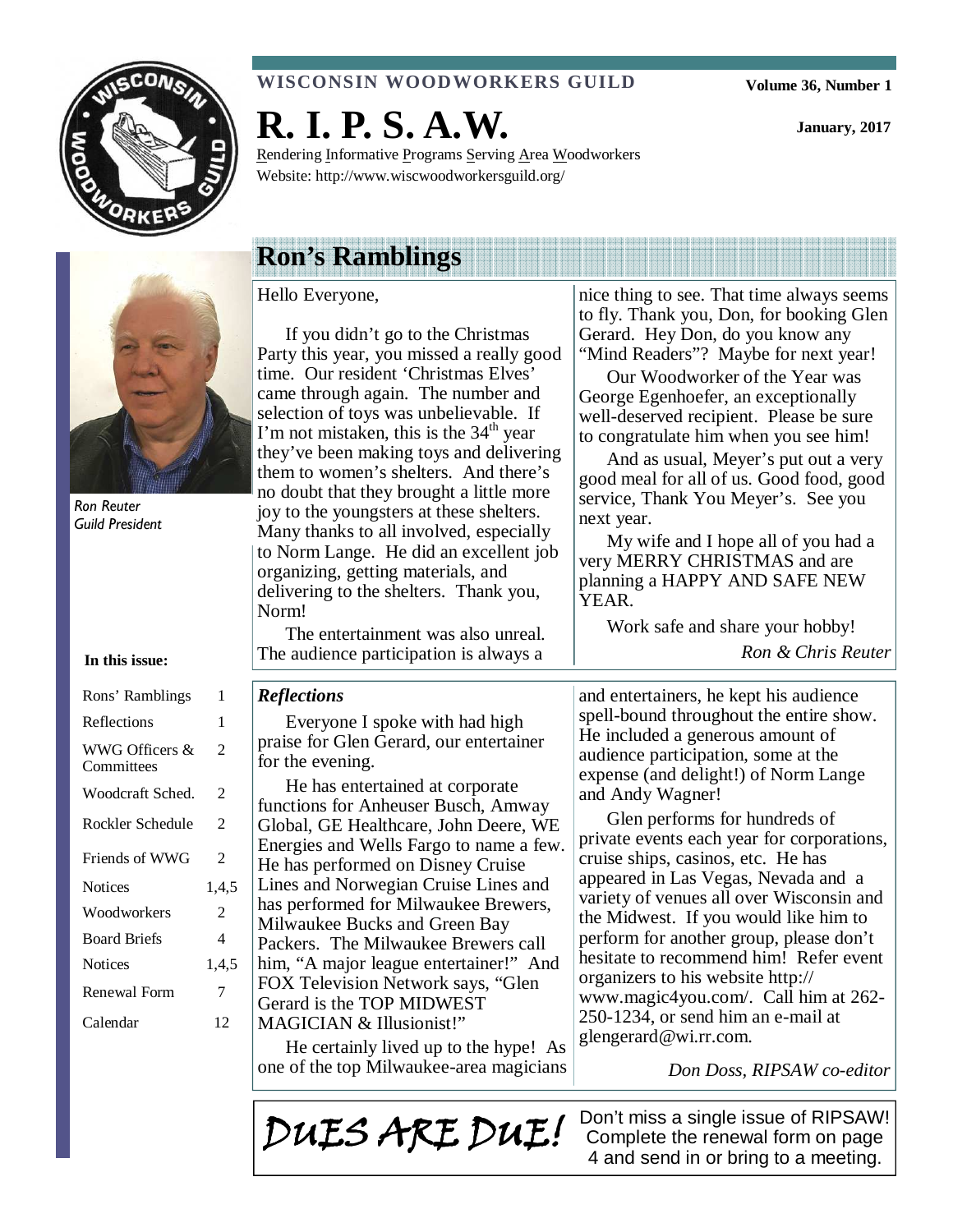|                                                                                                                                          |                                 |                                                                                                                                                                                         |                                                | <b>Woodcraft Class Schedule - Tuition assessed</b>                                                                                                             |
|------------------------------------------------------------------------------------------------------------------------------------------|---------------------------------|-----------------------------------------------------------------------------------------------------------------------------------------------------------------------------------------|------------------------------------------------|----------------------------------------------------------------------------------------------------------------------------------------------------------------|
|                                                                                                                                          |                                 | <b>WWG Officers &amp; Directors</b>                                                                                                                                                     |                                                |                                                                                                                                                                |
|                                                                                                                                          | <b>President</b>                | <b>Ron Reuter</b><br>ronbo439@yahoo.com                                                                                                                                                 | 262/784-5877                                   | Rasic Router Tecniques with Dan McClanahan, Tue,<br>Jan 10, 6:00pm - 9:00pm                                                                                    |
|                                                                                                                                          | <b>Vice President</b>           | <b>Greg Waldo</b><br>Waldog1050@sbcglobal.net                                                                                                                                           | 414/769-1553                                   | Hand Planes with Kevin Seigworth, Sat., Jan 28,<br>9:30am - 3:30pm                                                                                             |
|                                                                                                                                          | <b>Treasurer</b>                | <b>Andy Wagner</b><br>yxandy2001@sbcglobal.net                                                                                                                                          | 414/327-7505                                   |                                                                                                                                                                |
|                                                                                                                                          | <b>Secretary</b>                | <b>Ken Ochs</b><br>kochs@wi.rr.com                                                                                                                                                      | 262/782-2135                                   | <b>Woodcraft Demonstrations</b><br>Pen Turning, Saturday, Jan 14, 1pm                                                                                          |
|                                                                                                                                          | Membership Dir. Kevin Seigworth | kseigworth@wi.rr.com                                                                                                                                                                    | 262/470-8916                                   | Hand-Carving, Saturday, Jan 21, 1pm                                                                                                                            |
|                                                                                                                                          | Program Dir.                    | <b>Jay Pilling</b><br>Jaypilling537@gmail.com                                                                                                                                           | 414/425-5692                                   | For further details, contact Woodcraft of Milwaukee:<br>14115 W. Greenfield Ave., New Berlin, 262-765-6770                                                     |
|                                                                                                                                          |                                 | <b>WWG Committees</b>                                                                                                                                                                   |                                                |                                                                                                                                                                |
|                                                                                                                                          | <b>Audio/Video</b>              | <b>Jerry Anson</b>                                                                                                                                                                      | 414/453-4537                                   | <b>Rockler Class Schedule - Tuition assessed</b>                                                                                                               |
|                                                                                                                                          |                                 | janson@wi.rr.com<br><b>Tom Hipsak</b>                                                                                                                                                   | 262/865-8512                                   | No classes are scheduled for January, 2017.                                                                                                                    |
|                                                                                                                                          |                                 | thipsak@wi.rr.com                                                                                                                                                                       |                                                | <b>Rockler Demonstrations</b>                                                                                                                                  |
|                                                                                                                                          | <b>Publications</b>             | Leila Crandall-Frink<br>leila.frink@gmail.com                                                                                                                                           | 414/453-4118                                   | Full Spectrum Laser with Rotary Attachment, Sat, Jan<br>7, 11am                                                                                                |
|                                                                                                                                          |                                 | <b>Don Doss</b><br>FourPartHarmonyt@att.net                                                                                                                                             | 414/281-2854                                   | Time Saving Sanding, Sat, Jan 14, 11am                                                                                                                         |
|                                                                                                                                          | <b>Raffles</b>                  | <b>Jim Schlarb</b>                                                                                                                                                                      | 262/968-4830                                   | Refinishing with Chalk Style Paint, Sat, Jan 21, 11am                                                                                                          |
|                                                                                                                                          | <b>Toy Chairman</b>             | <b>Norm Lange</b>                                                                                                                                                                       | 920/474-7183                                   | Drill Press Operations, Sat, Jan 28, 11am                                                                                                                      |
|                                                                                                                                          | Webmaster                       | glfinman@mailbox.org<br><b>Dave Steingart</b>                                                                                                                                           | 414/688-7078                                   | For further details, contact Rockler: 1725 S 108th St.,                                                                                                        |
|                                                                                                                                          |                                 | dasteingart@yahoo.com                                                                                                                                                                   |                                                | West Allis, 414-774-1882                                                                                                                                       |
|                                                                                                                                          | <b>Woodworkers Gym</b>          |                                                                                                                                                                                         |                                                |                                                                                                                                                                |
| The Woodworker's Gym is a public-access<br>woodworking shop owned and managed by Guild<br>member Dan Meissner. He is looking to tap into |                                 |                                                                                                                                                                                         | Special rates are available for Guild members. |                                                                                                                                                                |
|                                                                                                                                          |                                 |                                                                                                                                                                                         |                                                | Call 262-373-9411 for more information.<br>The Woodworker's Gym is located at 3220 N.                                                                          |
|                                                                                                                                          | by, tour the facility and chat. | the vast experience of Guild members for part-<br>time shop monitors. Please find some time to stop                                                                                     |                                                | 126th St. in Brookfield, just a half-mile west of I-<br>41/US-45 on Burleigh Rd., open Tuesday-Sunday<br>beginning at 11 a.m.                                  |
|                                                                                                                                          |                                 | On the first day of college, the Dean addressed the students:<br>"The female dormitory is out-of-bounds for all male stu-<br>dents, and the male dormitory to the female students. Any- |                                                | Lena found a pen in her purse and asked Ole if it was his.<br>"Let me see it, "says Ole and he tries it out. "Yep, it's mine.<br>I recognize the handwriting." |
|                                                                                                                                          |                                 | body caught breaking this rule will be fined \$20 the first<br>time. The second time you will be fined \$60. A third time<br>will cost you \$180. Are there any questions?"             |                                                | Lena recently had her credit card stolen. But Ole isn't com-<br>plaining. So far the thief is spending less than Lena.                                         |
|                                                                                                                                          | "How much for a season pass?"   | Ole Oleson, checking in as a freshman student inquired,                                                                                                                                 |                                                |                                                                                                                                                                |
|                                                                                                                                          |                                 | <b>Friends of the Wisconsin Woodworkers Guild</b>                                                                                                                                       |                                                | Neu's Hardware Tools Paint, N95W16915 Falls                                                                                                                    |
|                                                                                                                                          |                                 | Homestead Finishing Products, Cleveland, OH                                                                                                                                             |                                                | Parkway, Menomonee Falls, WI 53051<br>Phone: 262-251-6550                                                                                                      |
|                                                                                                                                          |                                 | (216) 631-5309 www.homesteadfinishing.com                                                                                                                                               |                                                | Woodcraft, 14115 W. Greenfield Ave New                                                                                                                         |
|                                                                                                                                          |                                 | <b>Rockler's (The Woodworker's Store)</b> 1725 S<br>108th St, West Allis, (414) 774-1882                                                                                                |                                                | Berlin, WI 53151 Phone: (262) 785-6770                                                                                                                         |
|                                                                                                                                          |                                 |                                                                                                                                                                                         |                                                | <b>Woodline USA</b> (800) 472-6950                                                                                                                             |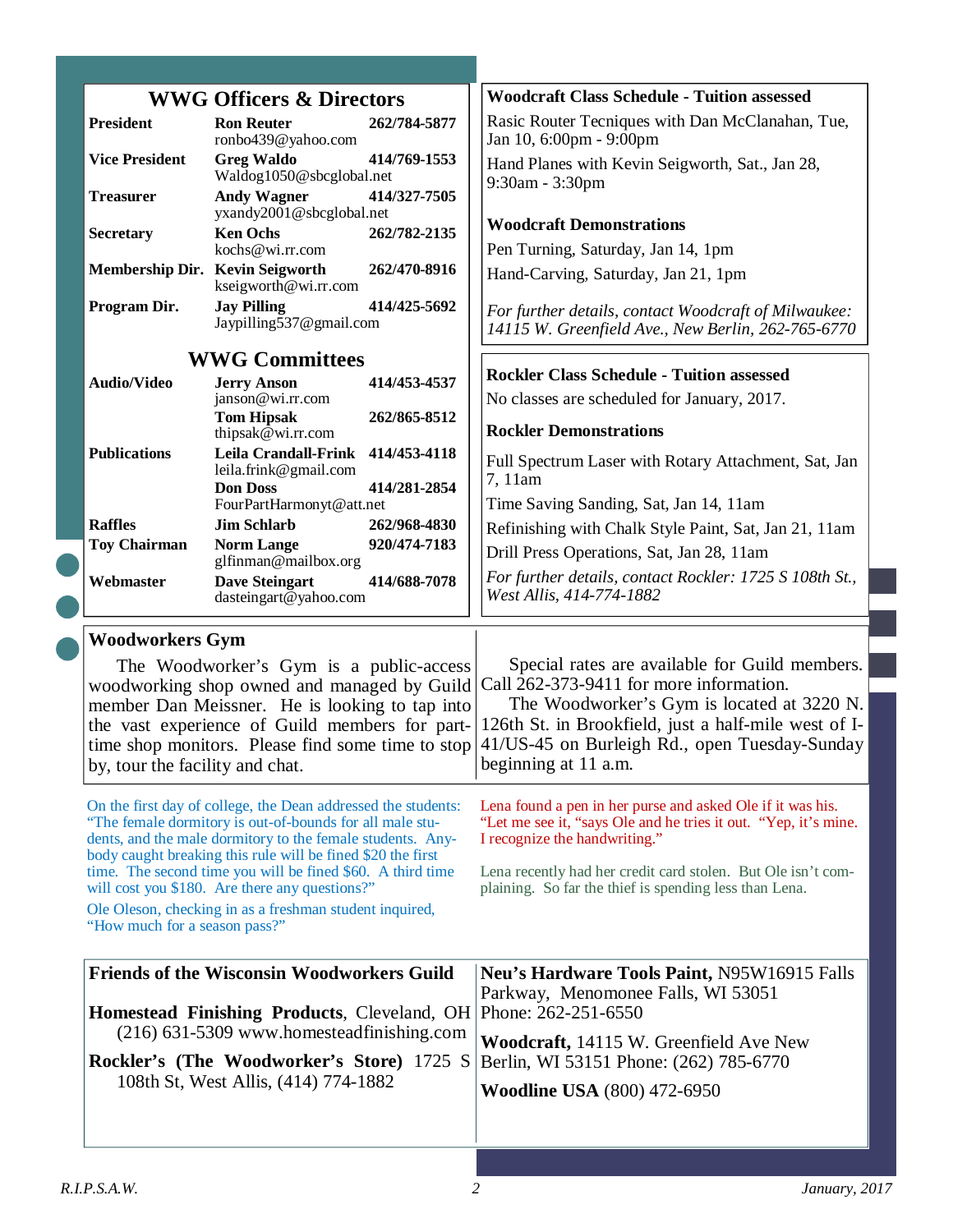# **WOODWORKER'S FIRST AID KIT**

As we begin a new year, it's appropriate that we spend some time examining the contents of our ing wounds closed. Woodworker's First Aid Kit. The ideas presented here are assembled from Marc Spagnuolo's website, http://www.thewoodwhisperer.com/videos/awoodworkers-first-aid-kit/. On this website,



you'll find a video detailing the contents of the first aid kit he assembled. He had discovered in his research that typical first aid kits come with a bunch of stuff woodworkers don't really need in the wood shop. While there are certainly other injuries woodworkers might experience, the most common will be cuts, splinters, amputation, and debris in the eye. So the primary components of the Woodworker's First Aid Kit will address those injuries.

First, a caveat: the information provided here is presented as an overview of what may be desirable to include in a first aid kit for woodworkers. It is NOT intended to be a catch-all to cover every conceivable injury that a woodworker might sustain. Note also that this information doesn't include instructions on how to use the first aid items. The items included in this kit are safe if used properly. Do your own research and get instructions on how to use them.

Marc started with an empty first aid box, pictured above, that he found online. I found the same box on eBay which I purchased for \$24.99 with free shipping.

Based on his research, Marc then selected items for his first aid kit that addressed each the aforementioned categories.

### **Cuts & Lacerations**

Various Band-Aids – Marc prefers the strong, heavy-duty bandages and selects a variety of sizes and shapes. Knuckle and finger-tip bandages are a favorite in Marc's shop.

Butterfly Strips and Steri-Strips – Great for hold-

Gauze Pads – For larger wounds where a Band-Aid just won't do.



#### Gauze Roll

Tape – Holds gauze pads in place.

CA Glue – Can be used to "stitch" a wound closed.

Quick Clot – Stops bleeding fast!

Antibiotic Ointment – Applied to wounds when they can't be cleaned thoroughly.

#### **Splinters**

Tweezerman Tweezers – Heavy-duty and very sharp tweezers for digging out nasty splinters.

Magnifying Headset – Some splinters are so small that you need magnification to see the details.



#### **Amputation**

Tourniquet – For applying pressure at amputation site.

Instant Cold Pack – To keep the amputated part cool. Zip-Lock Bag – To

transport the amputated part.

**Eye Injuries** 



Eyewash Station – A sterile saline solution to help flush debris out of the eye.

*(Continued on page 4)*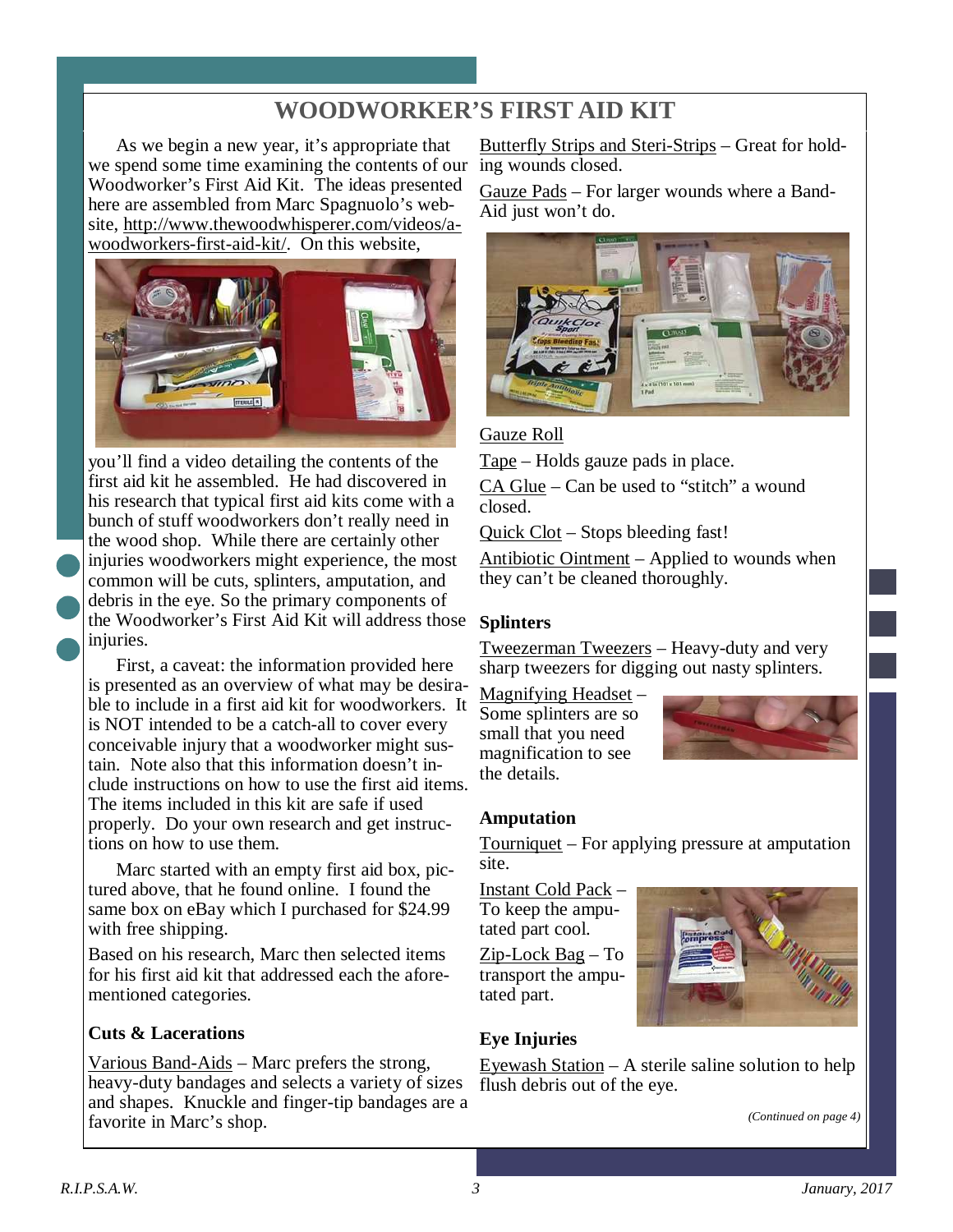#### **Wisconsin Woodworkers Guild Board Briefs – November 17, 2016 Attendees:** Ron Reuter,Leila Crandall-Frink, Don Doss **Treasury Balance:** NA **Membership:** Paid 2016 membership is at 116 members. **Secretary:** NA **Other:** This months meeting was held early due to Thanksgiving. Auctioning off an extra toy, from the holiday toys, has been dropped. Open positions where discussed, no one has offered to fill any of them. Ron is working on a 2017 Budget, We would like to see what kind of money we are working with in the course of a year. Deadline is coming fast for the Christmas Party reservations. Party at Meyer's as usual. Meeting concluded after about an hour and 15 min. A reminder that all items for publication in the Ripsaw should be sent to both Leila Crandall-Frink (leila.frink@gmail.com) and Don Doss (FourPartHarmony@att.net). **Respectfully Submitted, Ron Reuter for Ken Ochs**  *BOARD OPENING*  Here's a wonderful opportunity to take a more active role in Wisconsin Woodworkers Guild. Kevin Seigworth has advised that he will not be able to continue as Membership Director next year. He will be around to tutor whoever steps in. Please discuss this position with Kevin at our next meeting to get a feel for what is required. Being somewhat computer savvy would be very desirable. If you believe, after talking with Kevin, that you could handle this task, please see me so that I can forward your name to the Nominating Committee. *THANK YOU! Ron Reuter* **QUOTES OF THE FAMOUS**  "It's not me who can't keep a secret . . . it's the people I tell that can't." *Abraham Lincoln* "It's kind of fun to do the impossible."  *Walt Disney*  **POINTS TO PONDER**  I was thinking about how a status symbol of today is those cell phones that everyone has clipped onto their belt or purse. I can't afford one. So I'm wearing my garage door opener. **I was thinking that women should put pictures of missing husbands on beer cans! I was thinking about how people seem to read the Bible a whole lot more as they get older. Then it dawned on me. They were cramming for their final.** As for me, I'm just hoping God grades on the curve. **MORE POINTS TO PONDER** The sole purpose of a child's middle name is so he can tell when he's really in trouble. Did you ever notice: When you put the 2 words ' The' and ' IRS ' together it spells 'Theirs...' Ah! Being young is beautiful . . . but being old is comfortable.

*(Continued from page 3)* 

Marc's video generated a lot of positive comments as well as some suggestions that deserve noting here. Some of those noted that working safely is a great way to avoid injury. Read, understand and follow all the instructions for every tool you use. And at the very least, wear safety glasses and use push blocks. It was pointed out by a pharmacist that expiration dates on applicable item in the kit

should be checked regularly. Another suggestion was to take a first aid class and/or get certification from the local Red Cross. And finally, make sure there is a working fire extinguisher close at hand.

Let's all stay safe so we can keep working wood!

*Assembled and respectfully offered, Don Doss*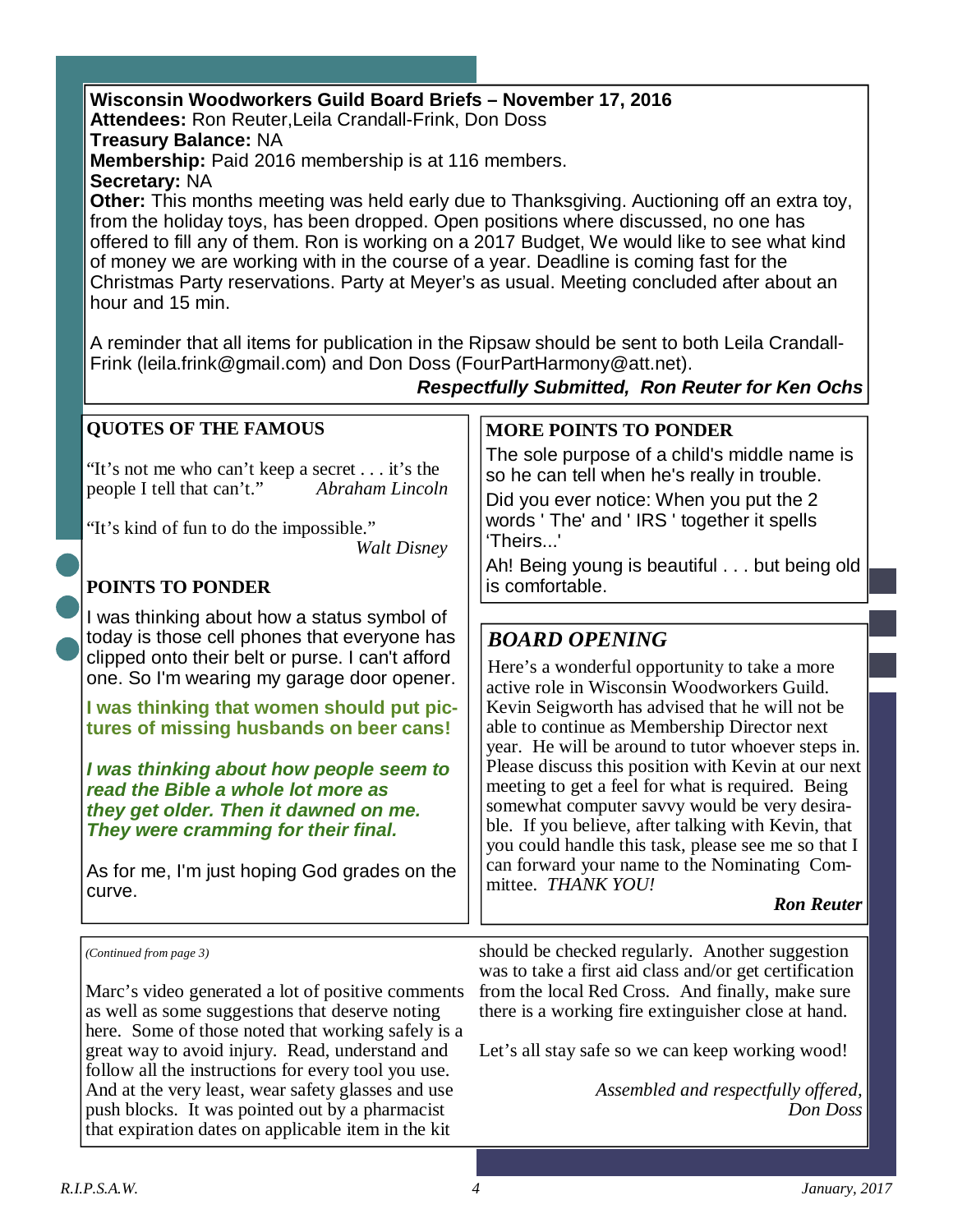#### **Notice:** For sale items now on WWG Website.

Please check out our 'For Sale' page(s) on the WWG Website which is updated regularly. Go to http://wiscwoodworkersguild.org/ForSaleETC.html. Although the listings are screened for interest to our members, WWG is not responsible for the accuracy of the listings or for the quality of the products. Caveat emptor - "Let the buyer beware".

*Dave Steingart, Webmaster* 

### **AMISH TOUR & WORKSHOP**

Reuben Miller is again opening his woodshop doors to our Guild to see him make his infamous steam -bent chair - from the ground up! This is a 3-day tour that starts on a Thursday. We arrive at Brush Creek Inn, a great bed & breakfast spot, for a 2-night stay. Friday is an all-day workshop at Reuben's VERY unique woodshop. Reuben finishes the chair Saturday morning and we head for home Saturday afternoon with stops at some Amish shops and a super fast bandsaw mill. Dates being considered are January 26-27-28 and February 9-10-11. Check your calendars and get back to Jay ASAP!

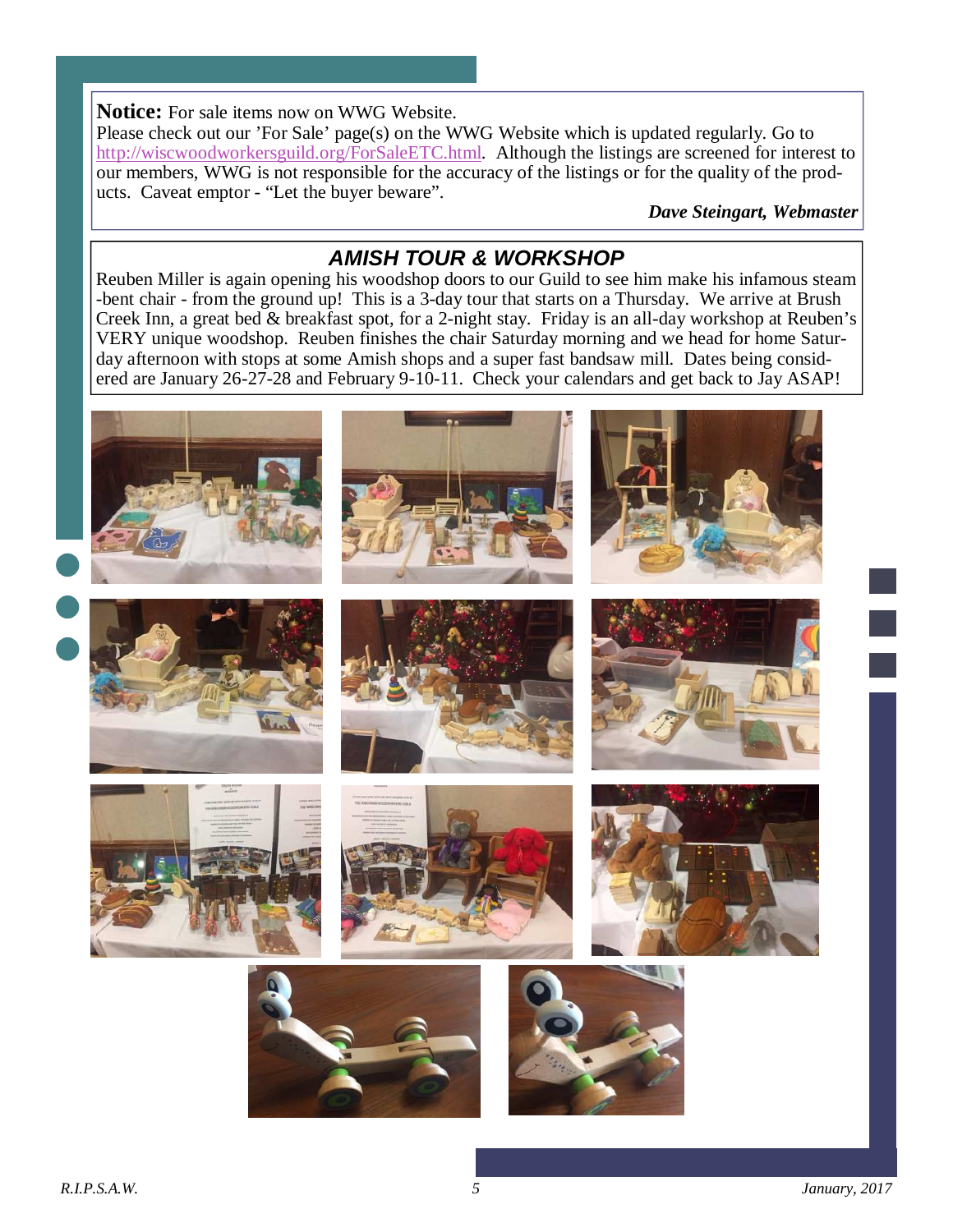# **SANTA'S WORKSHOP**





i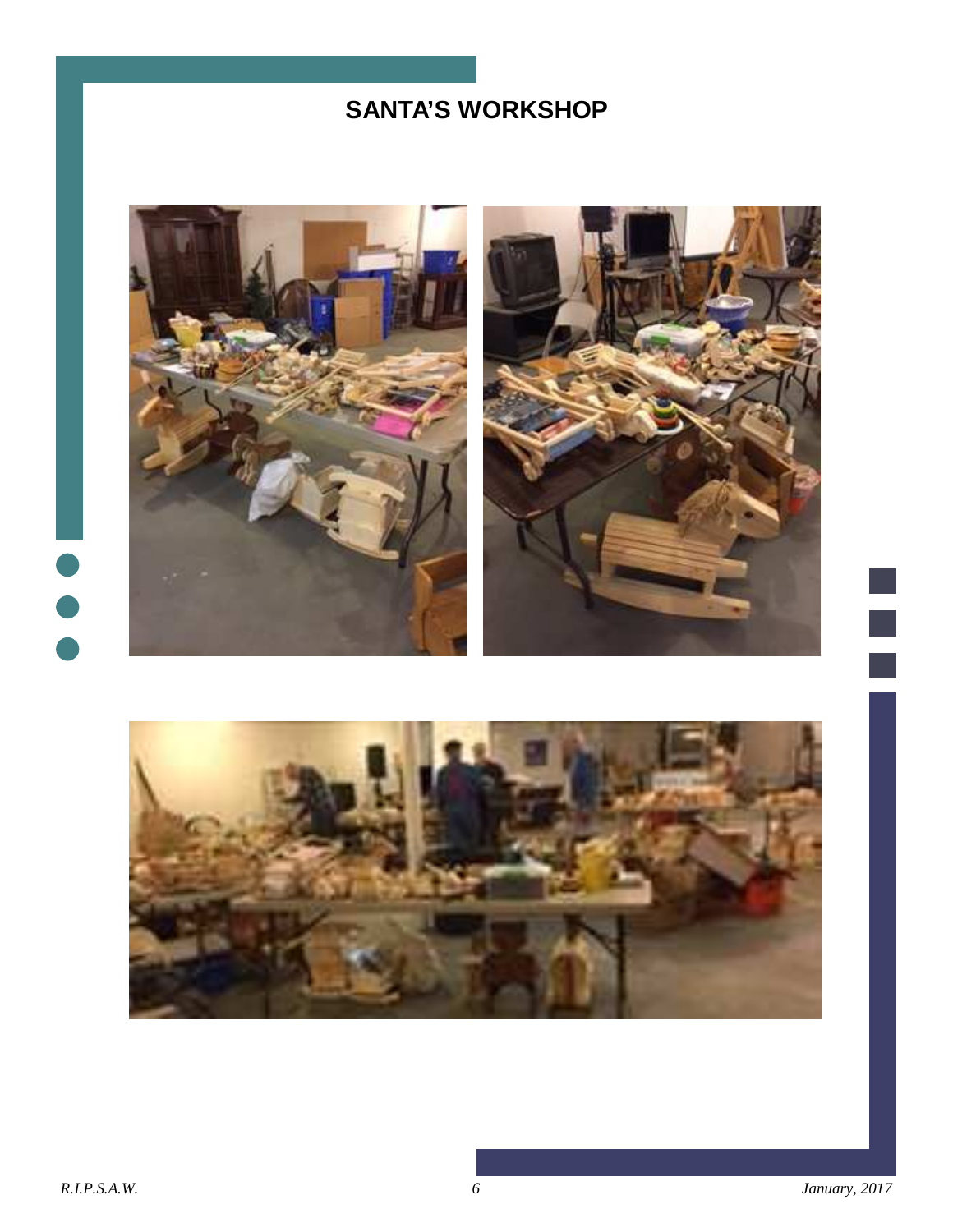|                                                                                                                             | <b>RENEWAL FORM</b><br><b>Wisconsin Woodworkers Guild</b> | ❖ | <b>Good Fellowship</b><br>❖ Education<br>❖ Exchange of Knowledge<br>❖ Amateurs<br><b>Professionals</b>                                                       |
|-----------------------------------------------------------------------------------------------------------------------------|-----------------------------------------------------------|---|--------------------------------------------------------------------------------------------------------------------------------------------------------------|
| <b>Meetings (usually)</b>                                                                                                   |                                                           |   |                                                                                                                                                              |
| First Thursday of each month. 7:00 - 9:00 PM<br>Woodcraft - lower level<br>14115 W. Greenfield Ave.<br>New Berlin, WI 53151 |                                                           |   | Renewal dues are \$35.00/yr., due Jan 1st<br>the contract of the contract of the contract of the contract of the contract of the contract of the contract of |
| Name: Name:                                                                                                                 |                                                           |   |                                                                                                                                                              |
| New address: <u>New address:</u>                                                                                            |                                                           |   |                                                                                                                                                              |
| City: State: ZIP: Phone:                                                                                                    |                                                           |   |                                                                                                                                                              |
| E-mail address (where the newsletter will be sent): _____________________________                                           |                                                           |   |                                                                                                                                                              |
| How long have you been a woodworker?                                                                                        |                                                           |   |                                                                                                                                                              |
| <b>How did you hear about WWG?</b> [ ] Friend [ ] Internet [ ] Woodworking Show [ ] Other                                   |                                                           |   |                                                                                                                                                              |
|                                                                                                                             | Please make checks payable to Wisconsin Woodworkers Guild |   |                                                                                                                                                              |

Send completed form with check to: **Wisconsin Woodworkers Guild** 

W326S8905 Stone Brook Pass, Mukwonago, WI 53149

### PLEASE SHARE YOUR SKILLS, KNOWLEDGE & EXPERIENCE!

Without the volunteer efforts of our members, Wisconsin Woodworkers Guild would not exist. You can increase the value of your membership by working with us in the day-to-day operations of our organization. If you have skills, knowledge or experience to share, please don't hesitate to offer your services. Here are a few areas to consider:

| [] Publications (tri-fold, etc.)               | [ ] Publicity                          |
|------------------------------------------------|----------------------------------------|
| Exhibits<br>封                                  | [ ] Newsletter (photography, articles) |
| Workshop                                       | [ ] Library                            |
| <b>Woodworking Show Booth</b><br>$\Box$        | [ ] Audio-Visual                       |
| <b>Woodworking Show Registration</b><br>$\Box$ | [ ] Benefits                           |
| Website                                        | [ ] Christmas Toys                     |
| <b>Guild Use:</b><br>$x \times x_{\infty}$     |                                        |

| <b>Check No.</b>      | Amount: | Date Rcvd: |  |
|-----------------------|---------|------------|--|
| <b>Cash Rec't No.</b> | Amount: | B۷:        |  |
| Member No.            |         |            |  |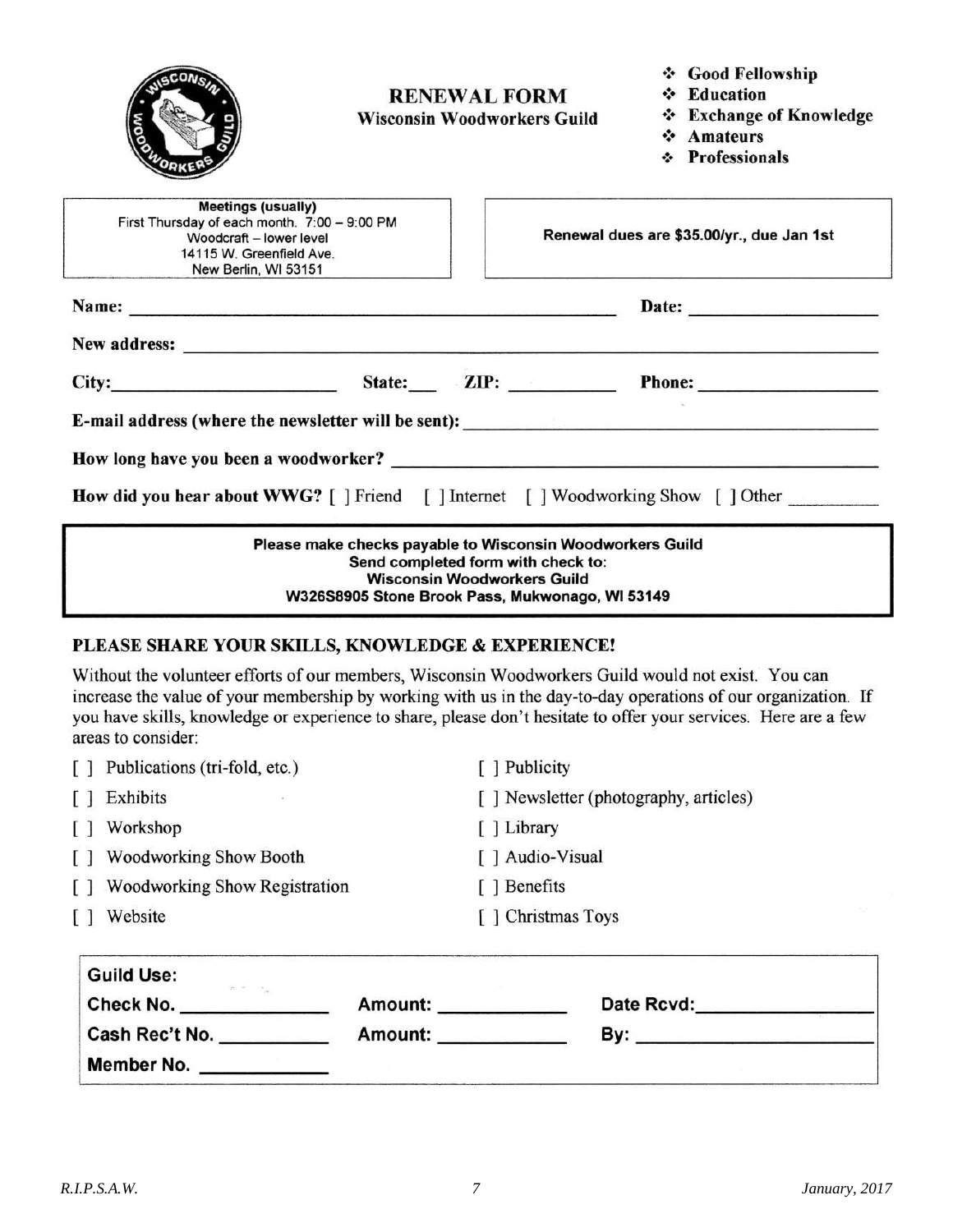# **THIS PAGE INTENTIONALLY LEFT BLANK**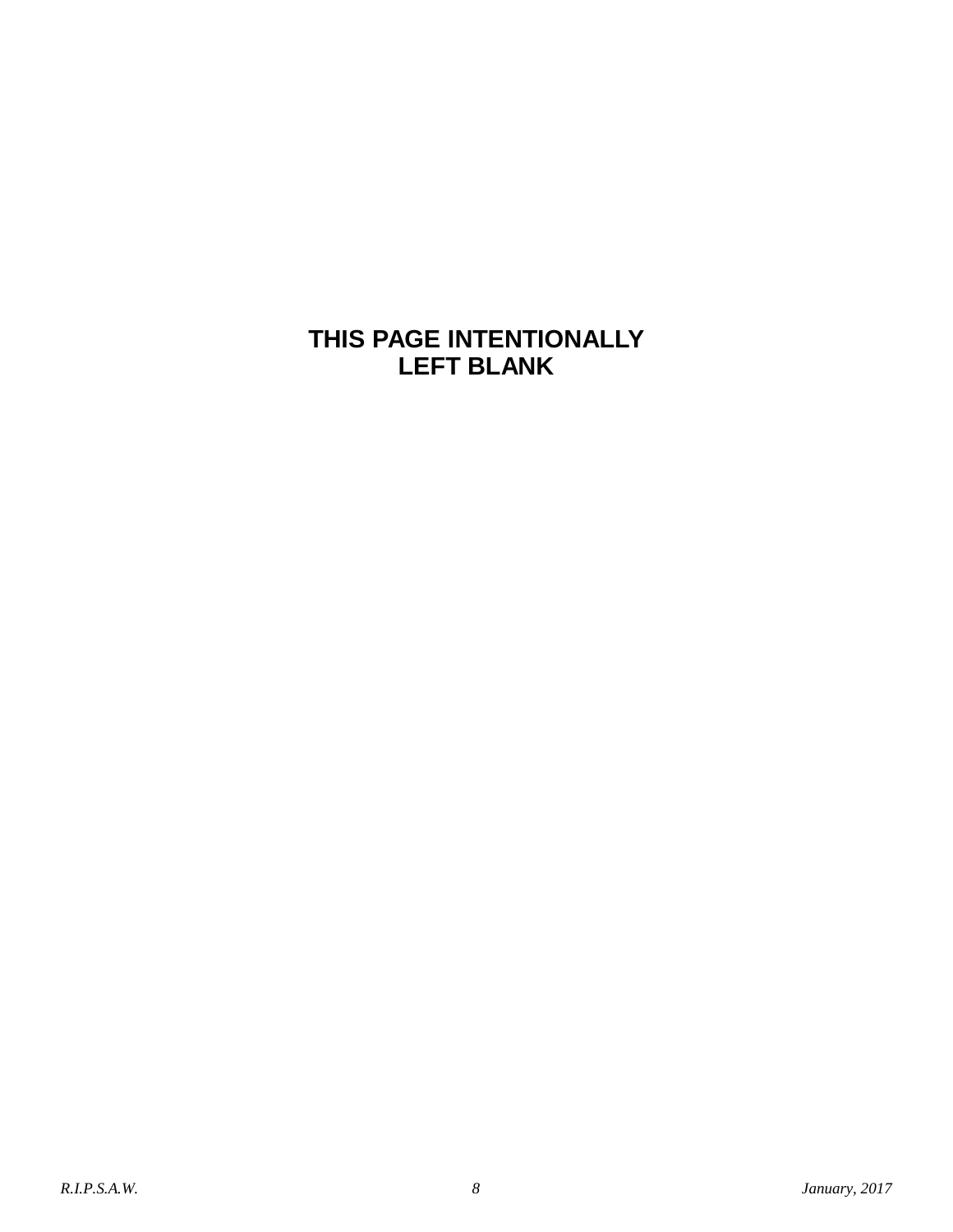